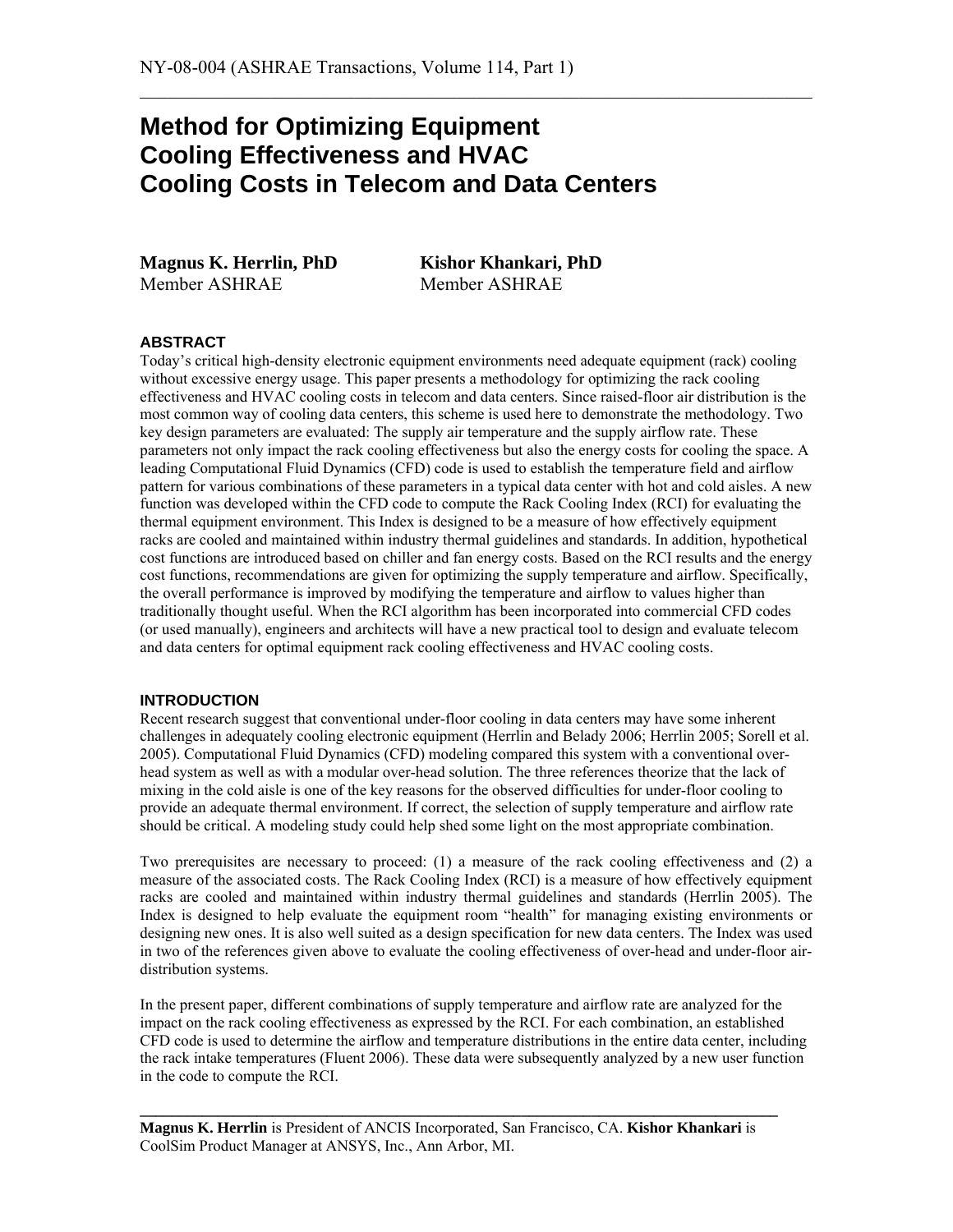Cost functions are finally developed to assign the costs/savings of improving the RCI. In this particular case, the cost functions are based on the main energy costs to cool the data center. More advanced functions can be developed to take first costs into consideration or ultimately a life-cycle approach. Although difficult, costs can also be assigned to the risk of equipment failure at certain RCI levels. This first attempt, however, should highlight the potential of combining the RCI with cost functions to provide comprehensive design information for the data center owner and/or consultant.

#### **RACK COOLING INDEX (RCI)**

The following is a brief overview of the Rack Cooling Index (RCI) to provide the necessary understanding how to interpret the Index. For a complete description of the RCI, the reader is referred to the original work by Herrlin (2005) and published by ASHRAE.

The Index deals with rack intake temperatures—the conditions that air-cooled equipment depend on for its continuous operation. The "allowable" equipment intake temperature limits in Figure 1 represent the equipment test range whereas the "recommended" limits refer to target facility operation. Over-temperature conditions exist once one or more intake temperatures exceed the maximum recommended temperature. The total over-temperature represents a summation of over-temperatures across all rack inlets. Similarly, under-temperature conditions exist when intake temperatures drop below the minimum recommended. The numerical values of these limits depend on the applied guideline (e.g., ASHRAE 2004) or de-facto standard (e.g., Telcordia 2001; Telcordia 2006). In other words, the RCI is a measure of the conformance with a given specification.

The RCI has two parts, describing the equipment room health at the high (HI) end and at the low (LO) end of the temperature range, respectively. Figure 1 provides a graphical representation of the RCI<sub>HI</sub>. An analogous Index is defined for temperature conditions at the low end of the temperature range, RCI<sub>LO</sub>.



Figure 1. Intake temperature distribution and graphical representation of  $RCI<sub>HI</sub>$ 

The  $RCI<sub>HI</sub>$  definition is as follows:

$$
RCI_{\text{HI}} = [1 - \frac{\text{Total Over-Temp}}{\text{Max} \text{Allowable Over-Temp}}] 100\,\%
$$
 (1)

The hands-on interpretation of the Index is as follows:

| $RCI_{HI} = 100\%$    | All intake temperatures $\leq$ max recommended temperature    |
|-----------------------|---------------------------------------------------------------|
| $RCI_{\rm HI}$ < 100% | At least one intake temperature > max recommended temperature |
| $RCI_{HI}$ < 0%       | At least one intake temperature > max allowable temperature   |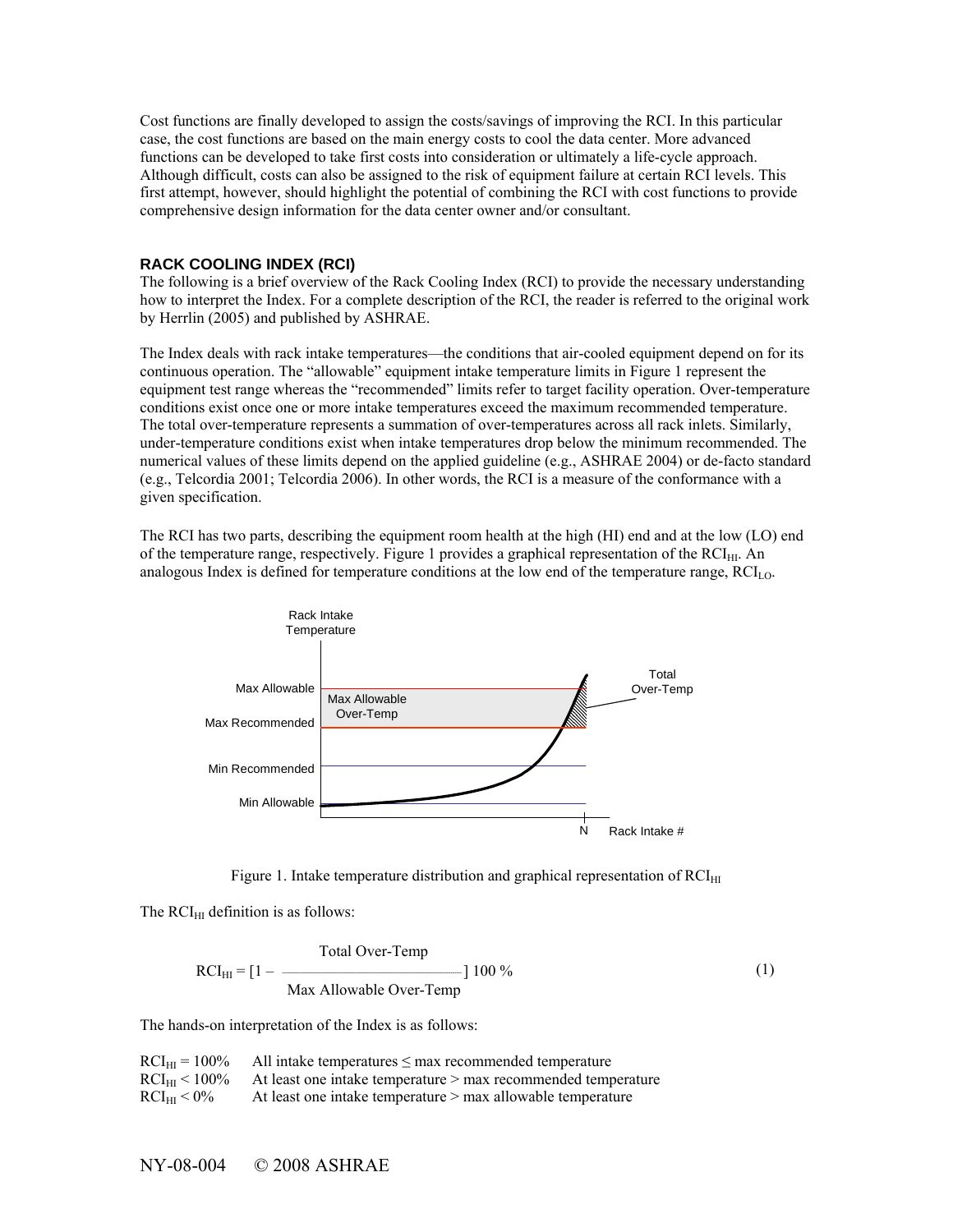The  $RCI_{HI}$  is a measure of the absence of over-temperatures; 100% means that no over-temperatures exist (ideal). The lower the percentage, the greater probability (risk) that equipment experiences temperatures above the maximum allowable temperature. The Index for the hypothetical temperature distribution shown in Figure 1 is approximately  $RCI_{HI} = 95\%$ . Based on numerous studies, a value at or above 95% is a sign of a good system design.

CFD analysis provides a convenient tool for computing and analyzing the RCI at various levels of detail. The RCI can be calculated using all intake temperatures or any subset thereof, down to a single equipment intake. While analyzed with CFD modeling, the temperature for a single intake is the average of all computational cells' temperatures across that opening. By studying the individual intakes' RCI values, the variation of the RCI across all air intakes can be determined.

# **PARAMETER STUDY**

The modeled 1400 ft<sup>2</sup> (300 m<sup>2</sup>) data center is shown in Figure 2. The equipment room has a 9-foot (2.7 m) ceiling and a 2-foot (0.6 m) raised floor. There are 48 equipment racks—12 per equipment line-up—each with 4 kW of heat dissipation. Thus, the total space load is 192 kW or 137 W/ft<sup>2</sup> (1475 W/m<sup>2</sup>). The cooling airflow entering each rack is 640 cfm (1090 m<sup>3</sup>/hr) with total rack airflow of 30,720 cfm (52,190 m<sup>3</sup>/hr).



Figure 2. Data center layout showing electronic equipment and CRAC units. Equipment air intake temperature distribution at SAT=55°F (13°C) and SAQ=80%.

There are four Computer Room Air Conditioning (CRAC) units with a capacity of 17 ton (60 kW) cooling each. The supply temperature (SAT) is 55°F (13°C), 60°F (16°C), 65°F (18°C), or 70°F (21°C). The supply airflow rate (SAQ) is 80%, 100%, 120%, or 140% of the total rack airflow rate. Forty-eight 25% (open area) perforated floor tiles deliver air from the raised-floor plenum into the cold aisle in front of the equipment.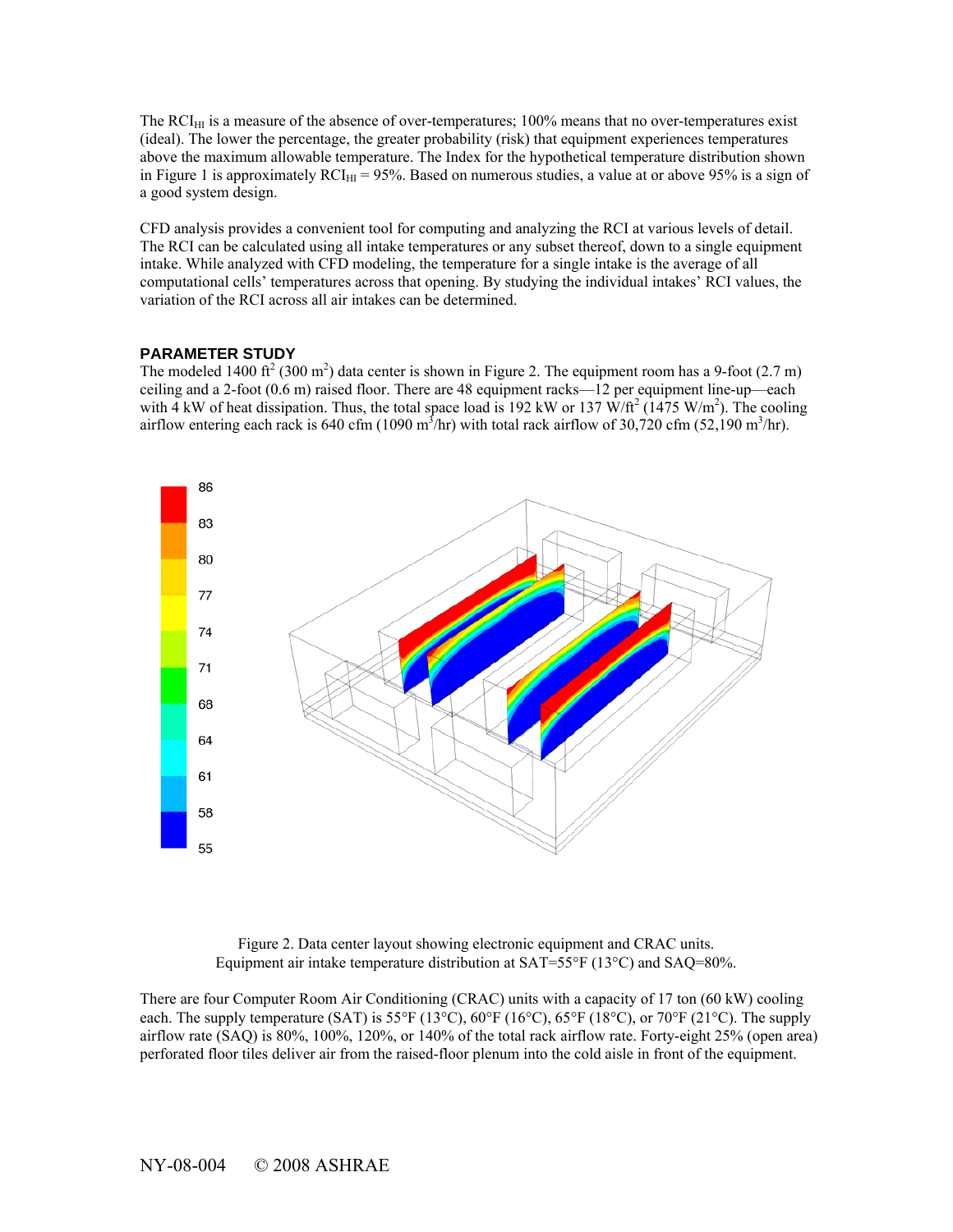In the present paper, ASHRAE (2004) "Class 1" data center environment is used for the RCI calculations. In this specification, the recommended equipment intake temperature range is  $68^{\circ}$ –77°F (20°–25°C) and the allowable range is  $59^{\circ} - 90^{\circ}$ F ( $15^{\circ} - 32^{\circ}$ C).

# **COST FUNCTIONS**

Ultimately, the costs/savings associated with improving the RCI need to be known. In this section, simple cost functions are developed to assign costs/savings based on the main energy costs to cool the space. More advanced functions could be developed in a similar manner, taking first costs into consideration or deploying a life-cycle approach. Although difficult, costs could also be assigned to the risk of electronic equipment failure. Nevertheless, this first attempt should highlight the potential of combining the RCI with cost functions to provide comprehensive design information for the data center owner and/or consultant.

Energy costs for conditioning and distributing the air are mainly associated with chiller and fan energy, respectively. Increasing the supply air temperature allows operating the chiller at a higher evaporator temperature and—in turn—higher chiller efficiency and Coefficient of Performance (COP). Increasing the supply airflow rate, on the other hand, requires more fan energy to move air between the air-handler and the data center. Clearly, both cost functions need to be evaluated when the supply air temperature and supply airflow are changed.

For the modeled data center in Figure 2, four typical CRAC units remove the equipment heat dissipation of 192 kW. The COP was estimated at selected supply temperatures between 55°F (13°C) and 70°F (21°C) based on manufacturers' data. Figure 3 shows the resulting chiller cost function, not including the evaporator fan energy. The annual energy cost assumes an energy price of \$0.08/kWh. These assumptions may or may not be applicable to a specific application or geographic location. Specifically, the chiller cost function is a bit more complicated since the chiller efficiency also is a function of the CRAC airflow. For clarity, however, this effect is not included to demonstrate the use of cost functions.



Figure 3. Hypothetical cost function--chiller

Eight fans (two per CRAC unit) transport the air between the units and the data center. Figure 4 shows the resulting annual fan cost as a function of airflow. One-hundred percent represents 30,720 cfm (52,190  $m<sup>3</sup>/hr$ ) per the discussion above. A total pressure drop of 1.5 in of water (373 Pa) was assumed as well as a fan efficiency of 75%. Again, these values may or may not apply to a specific application or geographic location.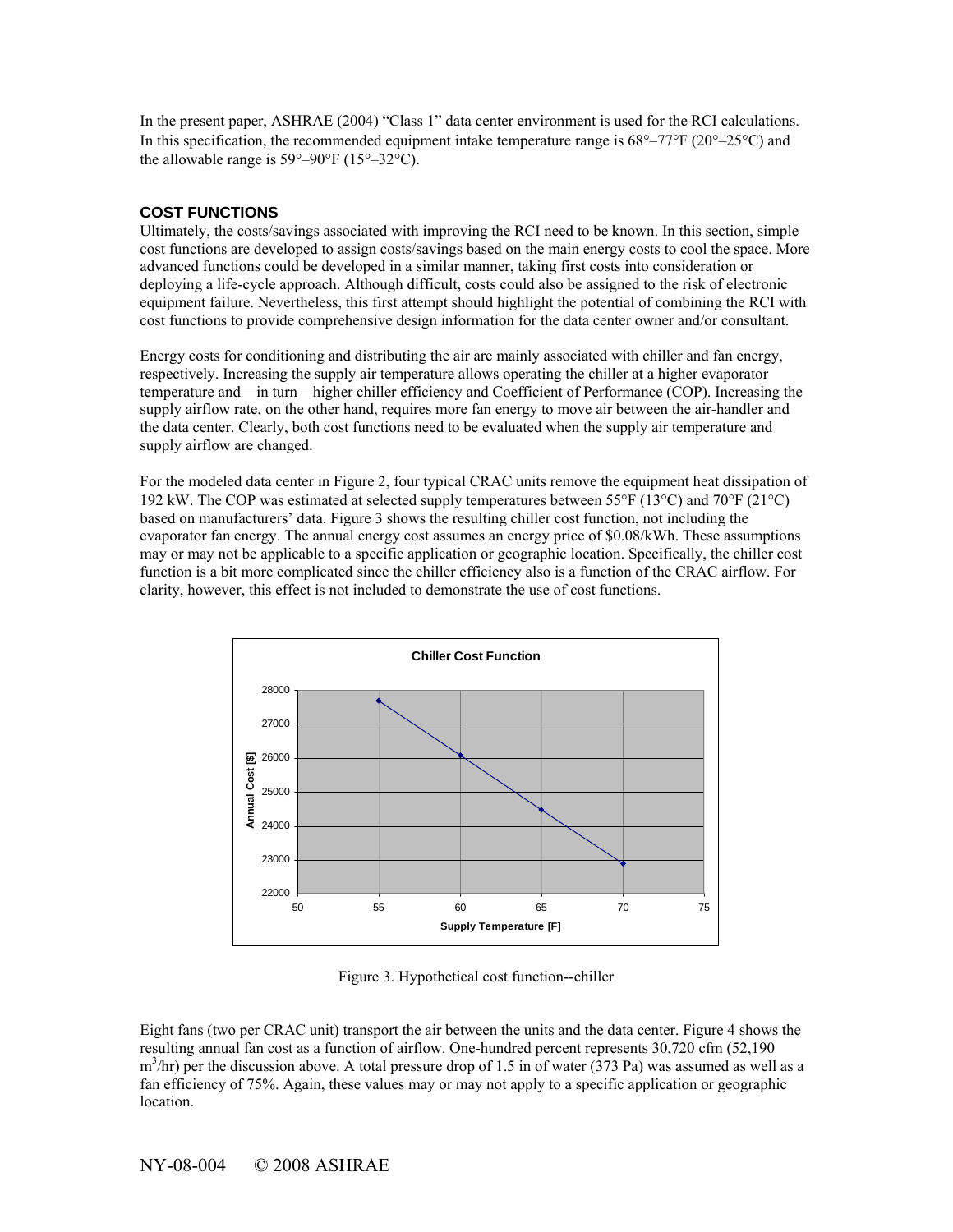Figure 3 indicates that a supply temperature reduction of  $5^{\circ}F(3^{\circ}C)$  results in a cost penalty of \$1,600 whereas Figure 4 points out that an airflow rate increase of 10 percentage points adds \$500. These two hypothetical cost functions suggest that a supply temperature change has a greater impact on the operating costs than does an airflow rate change. Having such cost functions at hand, a designer can evaluate different designs with regard to both RCI and operating costs.



Figure 4. Hypothetical cost function—fan

When the "sweet spot" has been established based on the RCI and costs, say, a supply temperature of 65°F (18°C) and an airflow of 120%, it can be used as the starting point when modifying the cooling design to further improve the RCI. Essentially, two design parameters have been fixed and thus removed from the design process.

## **RESULTS**

Tables 1 and 2 show the RCI values for sixteen parameter combinations. Supplying an airflow rate that matches the rack airflow rate (100%) and supplying the air at a "customary" 55°F (13°C) temperature produce excellent thermal conditions at the high end of the temperature range ( $RCI<sub>HI</sub>$  of 100%) but very poor conditions at the lower end ( $RCI_{LO}$  of  $-20\%$ ). Indeed, numerous intakes draw air below the minimum allowable temperature of 59°F (15°C). Generally, this is not acceptable since it may be outside the manufacturer's specifications. Note that an "\*" indicates that one or several intake temperatures are outside the allowable temperature range.

How can the performance of the raised-floor system be improved? If both the  $RCI<sub>H1</sub>$  and  $RCI<sub>LO</sub>$  are considered equally important (if a range is specified, both should matter), a high supply flow rate combined with a high supply air temperature should be evaluated. If the  $RCI<sub>LO</sub>$  is of little interest, on the other hand, a combination of 65°F (18°C) supply temperature and 100% airflow may provide an adequate environment. A lower supply temperature or higher airflow will not significantly improve the thermal conditions.

By incorporating the proposed cost functions, the data center owner and/or consultant can assign a dollar amount to improving the RCI values. Increasing the "customary" 55°F (13°C) supply temperature to 70°F (21°C) would result in better chiller efficiency. On an annual basis, this would save about 17% of the chiller energy or \$4,800. Note however, that high return temperatures may cause problems for many CRAC units. Increasing the airflow rate from 100% to 140% on the other hand, would increase the fan operating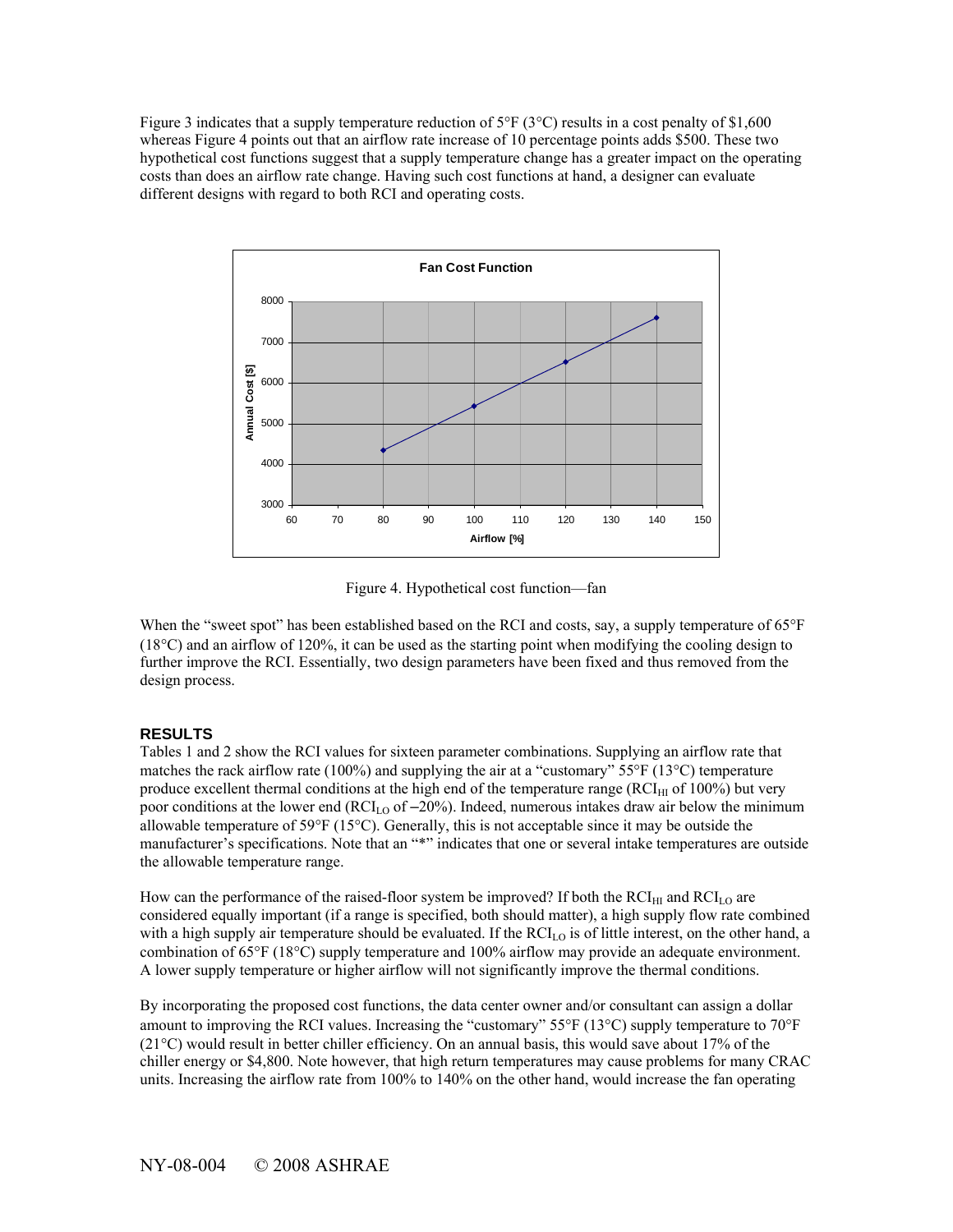costs by 40% or \$2,200. Increased airflow rates may exceed the available capacity of the raised floor plenum and the perforated tiles. These calculations assume unchanged system pressure drop by design.

Table 3 shows the net effect in percent of total annual chiller and fan energy, with the 55°F (13°C) and 100% as an (arbitrary) reference. As can be seen, the combination of supply temperature and airflow that provides ideal intake conditions (70°F (21°C) and 120%) also provides an energy cost saving of 11%, a true win-win situation.

|                 |                 | <b>SUPPLY AIR TEMPERATURE</b> |                                    |                       |                       |
|-----------------|-----------------|-------------------------------|------------------------------------|-----------------------|-----------------------|
| <b>SUPPLY</b> % | $CFM(m^3/hr)$   | $55^{\circ}$ F (13°C)         | $60^{\circ}$ F (16 <sup>o</sup> C) | $65^{\circ}$ F (18°C) | $70^{\circ}$ F (21°C) |
| 80              | 24,580 (41,760) | 88                            | 78*                                | $68*$                 | 56*                   |
| 100             | 30,720 (52,190) | 100                           | 98                                 | 95                    | $91*$                 |
| 120             | 36,860 (62,630) | 100                           | 100                                | 100                   | 100                   |
| 140             | 43,010 (73,070) | 100                           | 100                                | 100                   | 100                   |

#### Table 1: RCI<sub>HI</sub>

# Table 2: RCI<sub>LO</sub>

|                 |                         | <b>SUPPLY AIR TEMPERATURE</b> |                                  |                                  |                                  |
|-----------------|-------------------------|-------------------------------|----------------------------------|----------------------------------|----------------------------------|
| <b>SUPPLY %</b> | CFM(m <sup>3</sup> /hr) | $55^{\circ}F(13^{\circ}C)$    | $60^{\circ}$ F (16 $^{\circ}$ C) | $65^{\circ}$ F (18 $^{\circ}$ C) | $70^{\circ}$ F (21 $^{\circ}$ C) |
| 80              | 24,580 (41,760)         | $10*$                         |                                  |                                  | 100                              |
| 100             | 30,720 (52,190)         | $-20*$                        | 30                               |                                  | 100                              |
| 120             | 36,860 (62,630)         | $-38*$                        |                                  |                                  | 100                              |
| 140             | 43,010 (73,070)         | $-40*$                        |                                  |                                  | 100                              |

|                 |                         | <b>NET ENERGY SAVINGS</b>  |                       |                                  |                       |
|-----------------|-------------------------|----------------------------|-----------------------|----------------------------------|-----------------------|
| <b>SUPPLY %</b> | CFM(m <sup>3</sup> /hr) | $55^{\circ}F(13^{\circ}C)$ | $60^{\circ}$ F (16°C) | $65^{\circ}$ F (18 $^{\circ}$ C) | $70^{\circ}$ F (21°C) |
| 80              | 24,580 (41,760)         | 3%                         | 8%                    | 13%                              | 18%                   |
| 100             | 30,720 (52,190)         | \$33,120                   | 5%                    | 10%                              | 15%                   |
| 120             | 36,860 (62,630)         | $3\%)$                     | $2\%$                 | 6%                               | 11%                   |
| 140             | 43,010 (73,070)         | $7\%)$                     | (2%)                  | 3%                               | 8%                    |

The  $RCI<sub>HI</sub>$  and  $RCI<sub>LO</sub>$  numbers shown in Tables 1 and 2 are based on all rack intakes temperatures in the data center. A visual representation of the RCI distribution is sometimes desirable, including maximum and minimum values. Such distributions are shown in Figures 5 and 6 as computer-generated RCI maps for two parameter combinations: 55°F (13°C)/80% (base case) and 65°F (18°C)/100%. Since the figures have the same RCI scale (0% to 100%) it is easy to compare the effect of changes to the supply temperature and/or supply airflow rate.

The figures highlight the substantial improvement of the thermal equipment environment by modifying the supply temperature and the airflow rate. In this case, the combination of 65°F (18°C) supply temperature and 100% flow rate was considered as a reasonable compromise between the rack cooling effectiveness, cooling costs, and practical considerations. The  $RCI_{HI}/RCI_{LO}$  improved from 88%/10% to 95%/77% while the cooling cost was reduced by 7%.

The design methodology presented in this paper is a new tool for optimizing the rack cooling effectiveness and cooling costs in telecom and data centers. Each user, however, needs to determine the "correct" balance between the rack cooling effectiveness, various costs, and other considerations.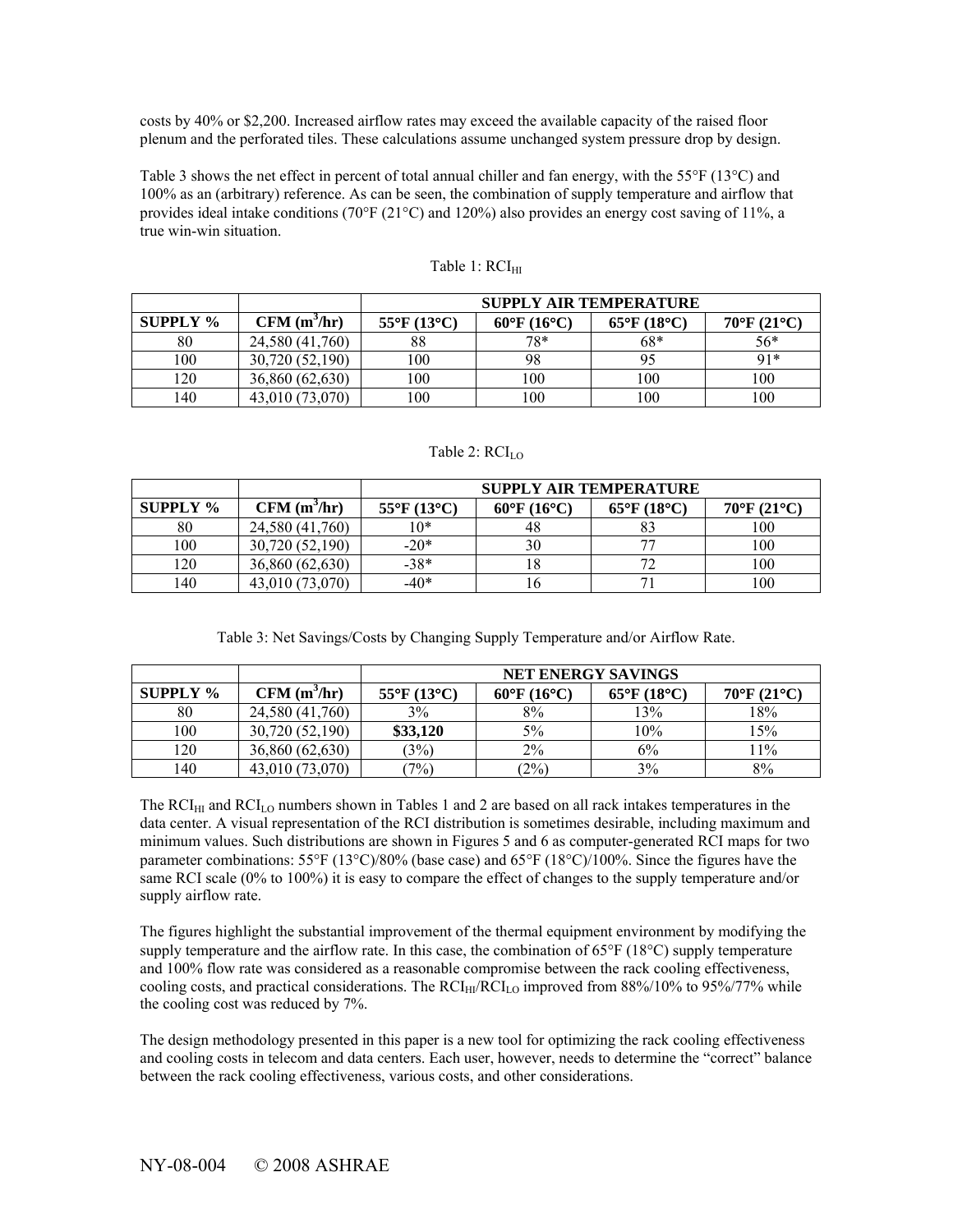

Figure 5a.  $\rm{RCI_{HI}}$  distribution across equipment air intakes at SAT=55°F (13°C) and SAQ=80%.



Figure 5b. RCI<sub>LO</sub> distribution across equipment air intakes at SAT=55°F (13°C) and SAQ=80%.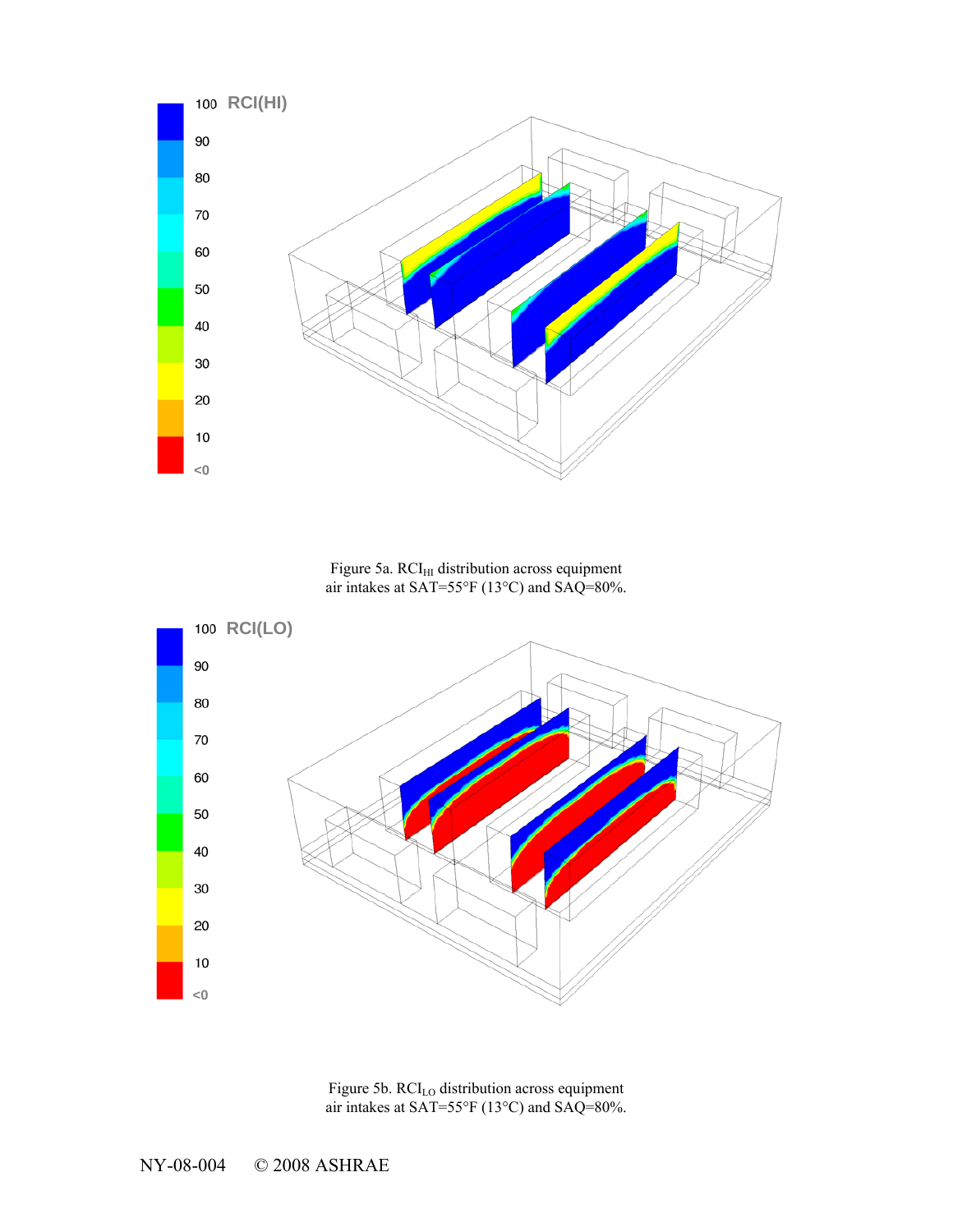

Figure 6a.  $\mathrm{RCI_{HI}}$  distribution across equipment air intakes at SAT=65°F (18°C) and SAQ=100%.



Figure 6b. RCI<sub>LO</sub> distribution across equipment air intakes at SAT=65°F (18°C) and SAQ=100%.